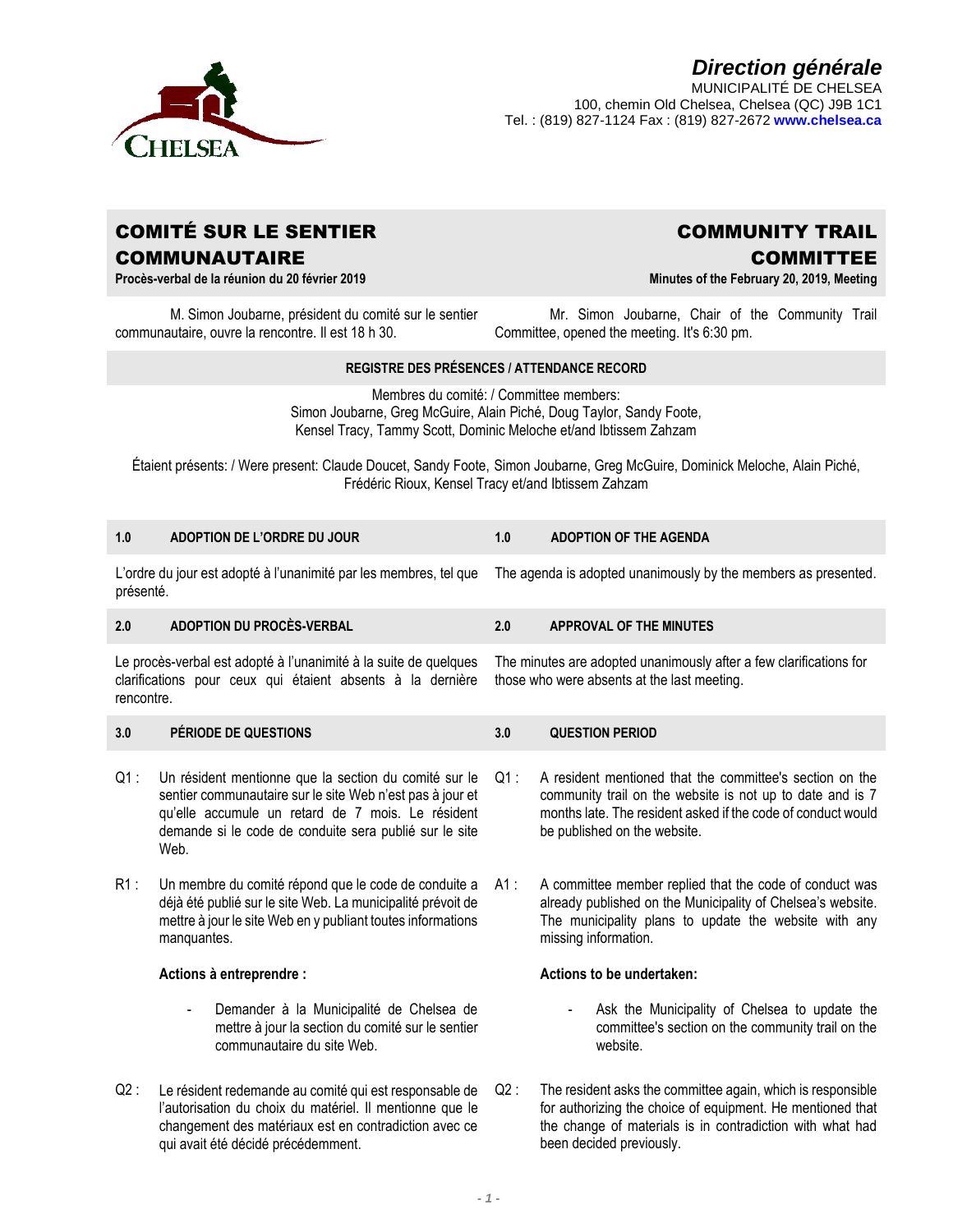

- R2 : Le comité explique que les matériaux fournis pour la A2 : fondation ont été amenés de l'extérieur et qu'ils répondaient aux normes recommandées pour l'aménagement de l'échantillon (une section du sentier). Toutefois, le choix de matériaux pour le reste du sentier n'a pas encore été pris.
- Q3 : Le résident s'interroge sur la valeur des rails. Il demande au comité pourquoi le contrat de PNR Rail Works incluait les dépenses et les coûts alors que les rails appartiennent à la Municipalité de Chelsea.
- R3 : Le comité informe le résident que la soumission contenait un montant net préétabli. Il a été spécifié dans la soumission que l'entreprise PNR Rail Works garderait les rails et les vendrait. La municipalité devait payer les coûts nets établis dans la soumission.

**FIN DE L'ASSEMBLÉE PUBLIQUE END OF THE PUBLIC MEETING**

- The committee explained that the materials provided for the foundation were brought in from the outside and met the recommended standards for the sample layout (a section of the trail). However, the choice of materials for the rest of the trail has not yet been made.
- $Q3$  : The resident wonders about the value of the rails. He asked the committee why the PNR Rail Works contract included expenses and costs when the rails belong to the Municipality of Chelsea.
- $A3:$ The committee informs the resident that the bid contained a pre-established net amount. It was specified in the bid that PNR Rail Works would keep the rails and sell them. The municipality had to pay the net costs set out in the bid.

### **4.0 PLAN DE TRAVAIL ET ÉCHÉANCIER 4.0 WORK PLAN AND TIMELINE**

Les membres du comité ont préalablement étudié le plan de travail 2019 et émis leurs recommandations quant aux échéances prévues.

### **Actions à entreprendre :**

- 1. À la suite du rapport préliminaire préparé par la firme Aquasphera, d'autres ponceaux ont été considérés comme étant prioritaires. Les recommandations de la firme sur ce sujet seront ajoutées aux documents de l'appel d'offres.
- 2. D'ici la fin du mois de février 2019, préparer le devis d'appel d'offres pour les services professionnels.
- 3. Compléter le devis d'appels d'offres pour les travaux d'ici mai 2019, aller en soumission en juin 2019 puis donner le contrat en juillet 2019.
- 4. Fournir les documents à la firme retenue pour les services professionnels pour une mise à jour auprès de cette dernière afin de mieux expliquer quelles sont les intentions de la municipalité.
- 5. Prévoir deux rencontres entre le comité et la firme professionnel retenue. La première rencontre aura pour objectif d'expliquer la vision du comité. La seconde rencontre prévue vise à transmettre les recommandations du comité.

The committee members have previously reviewed the 2019 work plan and made their recommendations on the expected timelines.

### **Actions to be undertaken:**

- 1. Following the preliminary report prepared by Aquasphera, other culverts were considered a priority. The firm's recommendations on this subject will be added to the tender documents.
- 2. By the end of February 2019, prepare the tender specifications for professional services.
- 3. Complete the tender specifications for the work by May 2019, bid in June 2019 and then award the contract in July 2019.
- 4. Provide the documents to the firm retained for professional services for an update with the latter to better explain the municipality's intentions.
- 5. Schedule two meetings between the committee and the selected professional firm. The first meeting will aim to explain the committee's vision. The second meeting planned is intended to convey the committee's recommendations.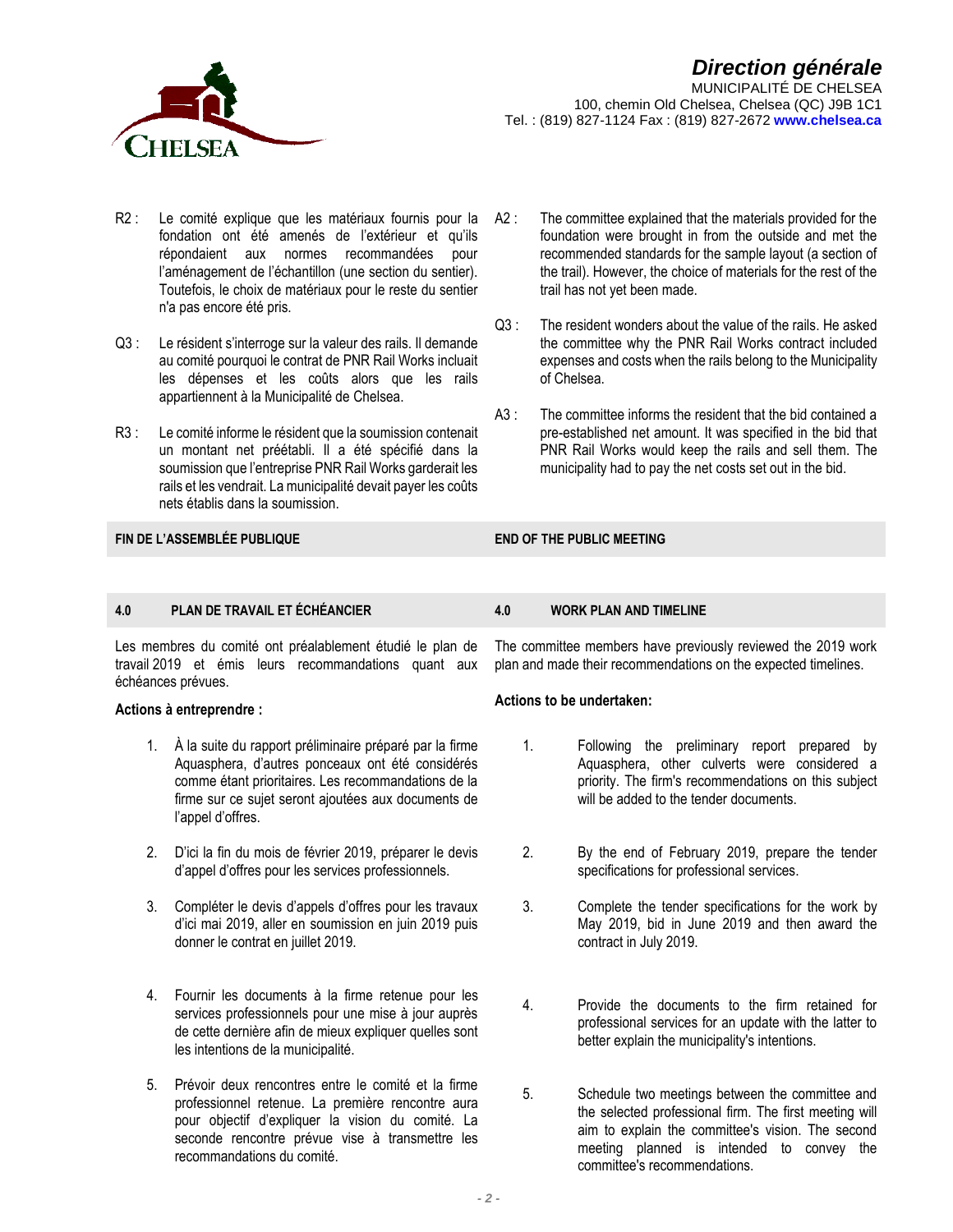

100, chemin Old Chelsea, Chelsea (QC) J9B 1C1 Tel. : (819) 827-1124 Fax : (819) 827-2672 **www.chelsea.ca**

- 6. Le comité recommande d'inclure dans le devis les normes et les bonnes pratiques de Vélo Québec au niveau des barrières et des signalisations.
- 7. VVC et la municipalité vont rencontrer M. Déry jeudi prochain le 28 février 2019 pour discuter du don de matériaux granulaires.
- 8. Un budget a été voté et un devis sera préparé à l'interne. Ce dernier contient les activités de débroussaillage. Toutefois, il est recommandé de prendre en considération le fait que certains endroits ne nécessitent pas de débroussaillage.

Concernant le développement d'un plan de site pour le sentier, le comité est informé que le développement d'un plan de site sera inclus dans le devis comme item séparé.

### **5.0 FINANCEMENT 5.0 FUNDING**

Concernant le rapport financier, le comité demande de recevoir de la municipalité un rapport financier sur les dépenses du sentier jusqu'à présent, les estimés à venir et de séparer les dépenses du sentier des autres dépenses.

En ce qui concerne le don de la Carrière Déry, le comité compte confirmer si un don était donné à la VVC pour que cette dernière puisse le donner à la municipalité par la suite. Une rencontre entre M. Déry, de Voie Verte Chelsea, et la Municipalité de Chelsea est prévue à cet effet le mercredi 28 février 2018.

Au sujet des subventions, M. McGuire rencontrera également Jessica Lafrance pour passer au travers de la liste des subventions possibles et commencer le processus.

- 6. The committee recommends that Vélo Québec's standards and best practices for barriers and signage be included in the specifications.
- 7. VVC and the municipality will meet with Mr. Déry next Thursday, February 28, 2019 to discuss the donation of granular materials.
- 8. A budget has been approved and an estimate will be prepared internally. The latter contains the brush clearing activities. However, it is recommended to take into consideration that some areas do not require brush clearing.

Regarding the development of a site plan for the trail, the committee is informed that the development plan for a site plan will be included in the estimate as a separate item.

Regarding the financial report, the committee asked to receive from the municipality a financial report on the trail expenses to date, future estimates and to separate the trail expenses from other expenses.

Regarding the donation from Déry Quarry, the committee intends to confirm whether a donation was made to VVC so that the latter can then give it to the municipality. A meeting between Mr. Déry, of Voie Verte Chelsea, and the Municipality of Chelsea is scheduled for Wednesday, February 28, 2018.

About the subsidies, Mr. McGuire will also meet with Jessica Lafrance to go through the list of possible grants and begin the process.

| 6.0 | <b>PROTOCOLE D'ENTENTE AVEC VVC - ÉBAUCHE</b>                                                                   | 6.0 | <b>MEMORANDUM OF UNDERSTANDING WITH VVC - DRAFT</b>                                                                |
|-----|-----------------------------------------------------------------------------------------------------------------|-----|--------------------------------------------------------------------------------------------------------------------|
|     | Le comité reçoit l'ébauche du protocole d'entente et demande à<br>la municipalité d'y fournir des commentaires. |     | The committee receives the draft Memorandum of Understanding<br>and requests the municipality to provide comments. |